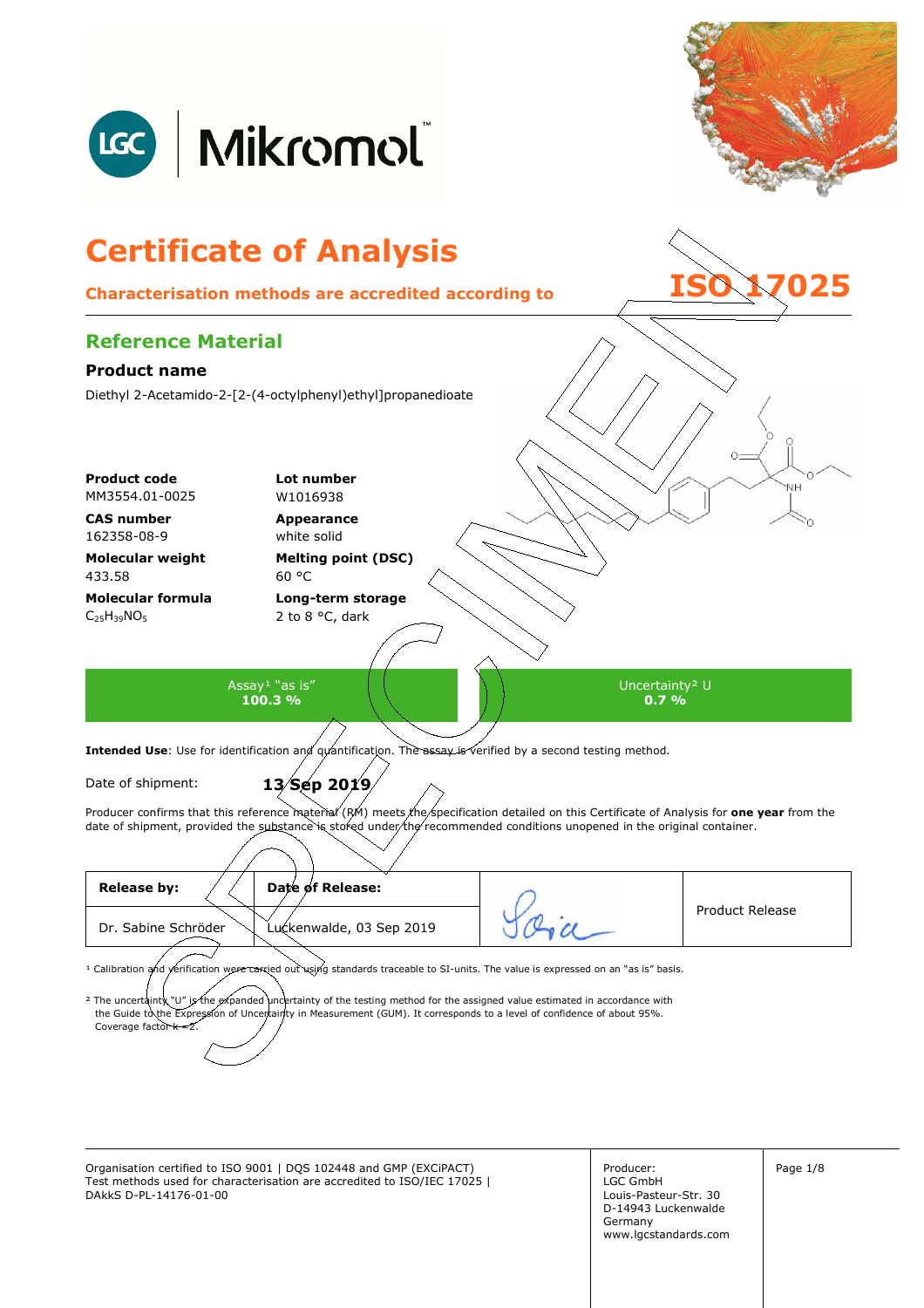

### **Product information**

This RM is intended for laboratory use only and is not suitable for human or animal consumption. This RM conforms to the characteristics of a primary standard as described in the ICH/Guidelines. The values quoted in this Certificate of Analysis are the producer's best estimate of the true values within the stated uncertainties and based on the techniques described in this Certificate of Analysis. The characterisation of this material was undertaken in accordance with the requirements of ISO/IEC 17025, The identity is verified by data . from international scientific literature.

#### **Storage and handling**

Before usage of the RM, it should be allowed to warm to room temperature. No drying is required, as assigned values are already corrected for the content of water and other volatile materials.

Reference Material quality is controlled by regularly performed quality control tests (retests).

### **Further content**

Assigned value Purity Identity Revision table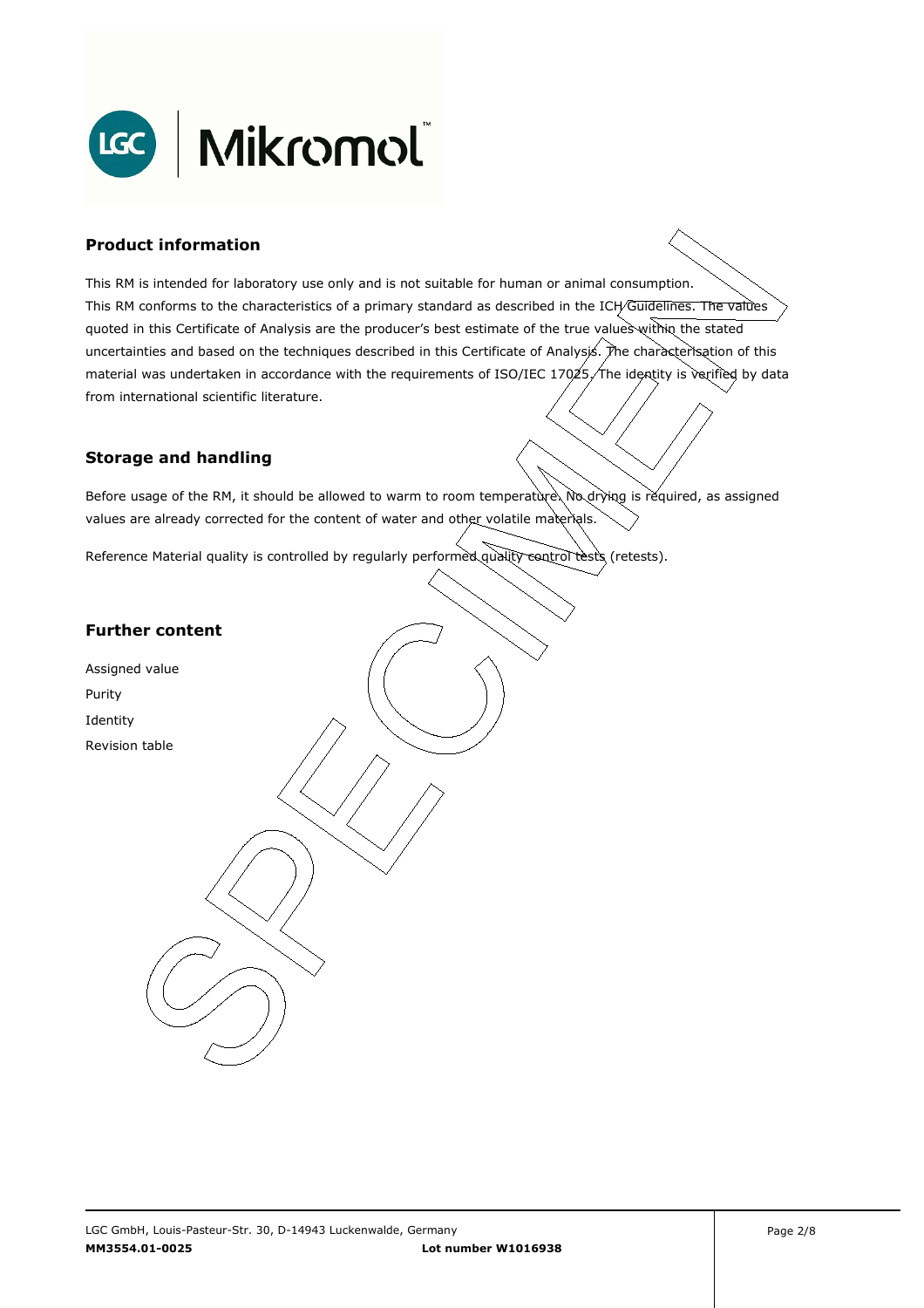

| <b>Assigned value</b>                                                                                                  |                                                                              |                                                                                                                     |  |  |
|------------------------------------------------------------------------------------------------------------------------|------------------------------------------------------------------------------|---------------------------------------------------------------------------------------------------------------------|--|--|
| Assay "as is":                                                                                                         | 100.29 %; $U = 0.73$ %                                                       |                                                                                                                     |  |  |
|                                                                                                                        |                                                                              | The assay "as is" is assessed by carbon titration of elemental analysis and is equivalent to the assay based on the |  |  |
|                                                                                                                        |                                                                              | not-anhydrous and not-dried substance. The assay is verified by 100% method/máss balance).                          |  |  |
| The verified result lies inside our acceptance criteria, i.e. less than 1.0 % différence to assay assigning technique. |                                                                              |                                                                                                                     |  |  |
|                                                                                                                        |                                                                              | For quantitative applications, use the assay as a calculation value on the "as is basis". The uncertainty of the    |  |  |
|                                                                                                                        | assay can be used for estimation/calculation of measurement uncertainty.     |                                                                                                                     |  |  |
|                                                                                                                        | Method 1: Value assigning technique - carbon titration of elemental analysis |                                                                                                                     |  |  |
| <b>Method</b>                                                                                                          |                                                                              | percentage carbon found in relation to percentage carbon<br>as calculated for molecular formula                     |  |  |
| <b>Result</b> (mass fraction, $n = 3$ )                                                                                |                                                                              | $100,29\%$ ; $U = 0.73\%$                                                                                           |  |  |
|                                                                                                                        |                                                                              |                                                                                                                     |  |  |
|                                                                                                                        | Method 2: Value verifying technique - 100% method                            |                                                                                                                     |  |  |
| 100% method (mass balance) with<br>chromatographic purity by HPLC                                                      |                                                                              |                                                                                                                     |  |  |
| <b>Result</b>                                                                                                          |                                                                              | 99.85%                                                                                                              |  |  |
|                                                                                                                        |                                                                              |                                                                                                                     |  |  |
|                                                                                                                        |                                                                              |                                                                                                                     |  |  |
| The calculation of the 100% method/follows the formula:                                                                |                                                                              |                                                                                                                     |  |  |
|                                                                                                                        |                                                                              |                                                                                                                     |  |  |
| Purity (%)<br>$\ast$<br>Assay (%) = (100 % - volatile contents $(%)$<br>100 %                                          |                                                                              |                                                                                                                     |  |  |
|                                                                                                                        |                                                                              |                                                                                                                     |  |  |
| Volatile contents are considered as absolute contributions and purity is considered as relative contribution.          |                                                                              |                                                                                                                     |  |  |
| Inorganic residues are excluded by additional tests.                                                                   |                                                                              |                                                                                                                     |  |  |
|                                                                                                                        |                                                                              |                                                                                                                     |  |  |
|                                                                                                                        |                                                                              |                                                                                                                     |  |  |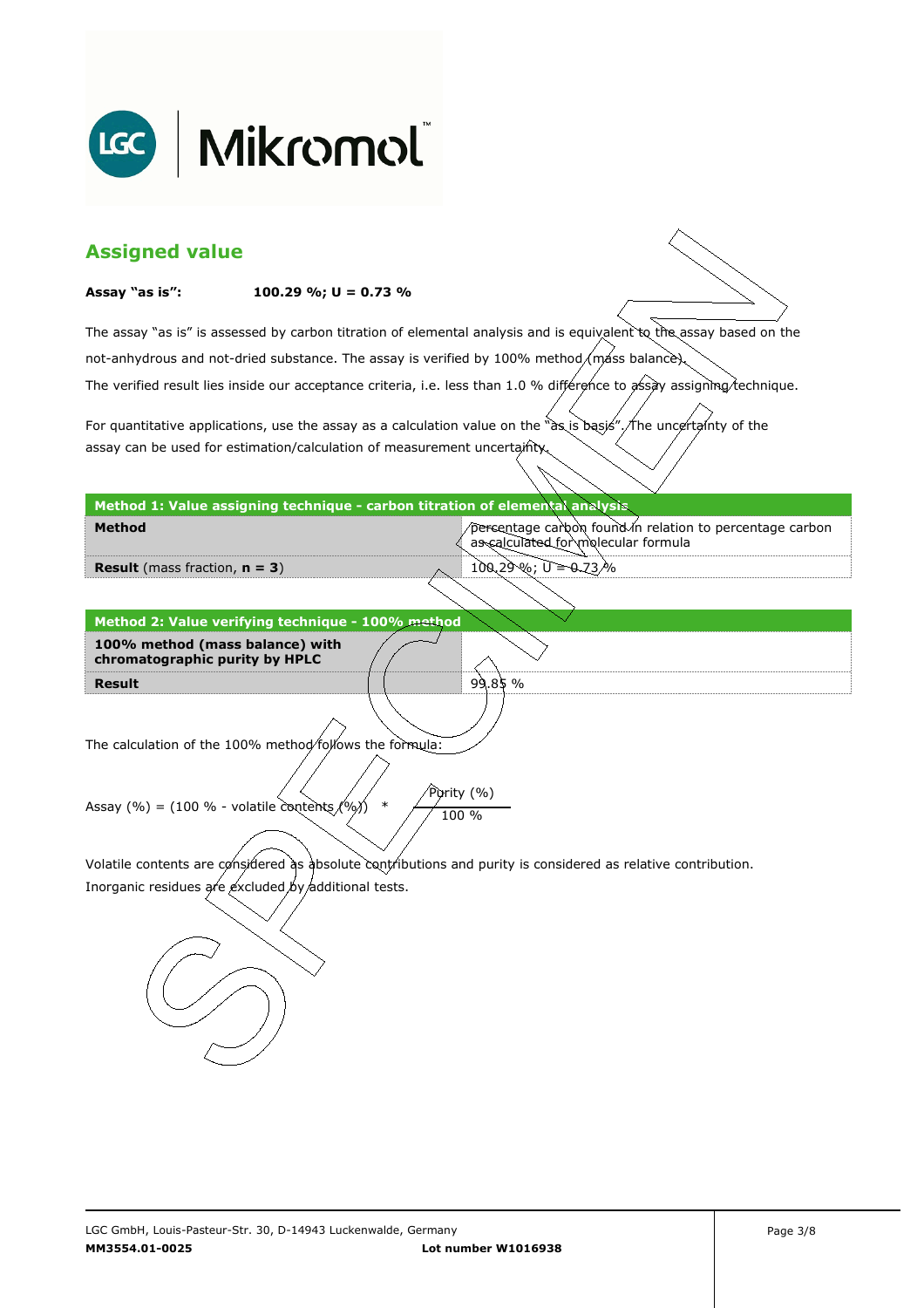

# LGC | Mikromol

## **Purity**

**Purity by High Performance Liquid Chromatography (HPLC)** 

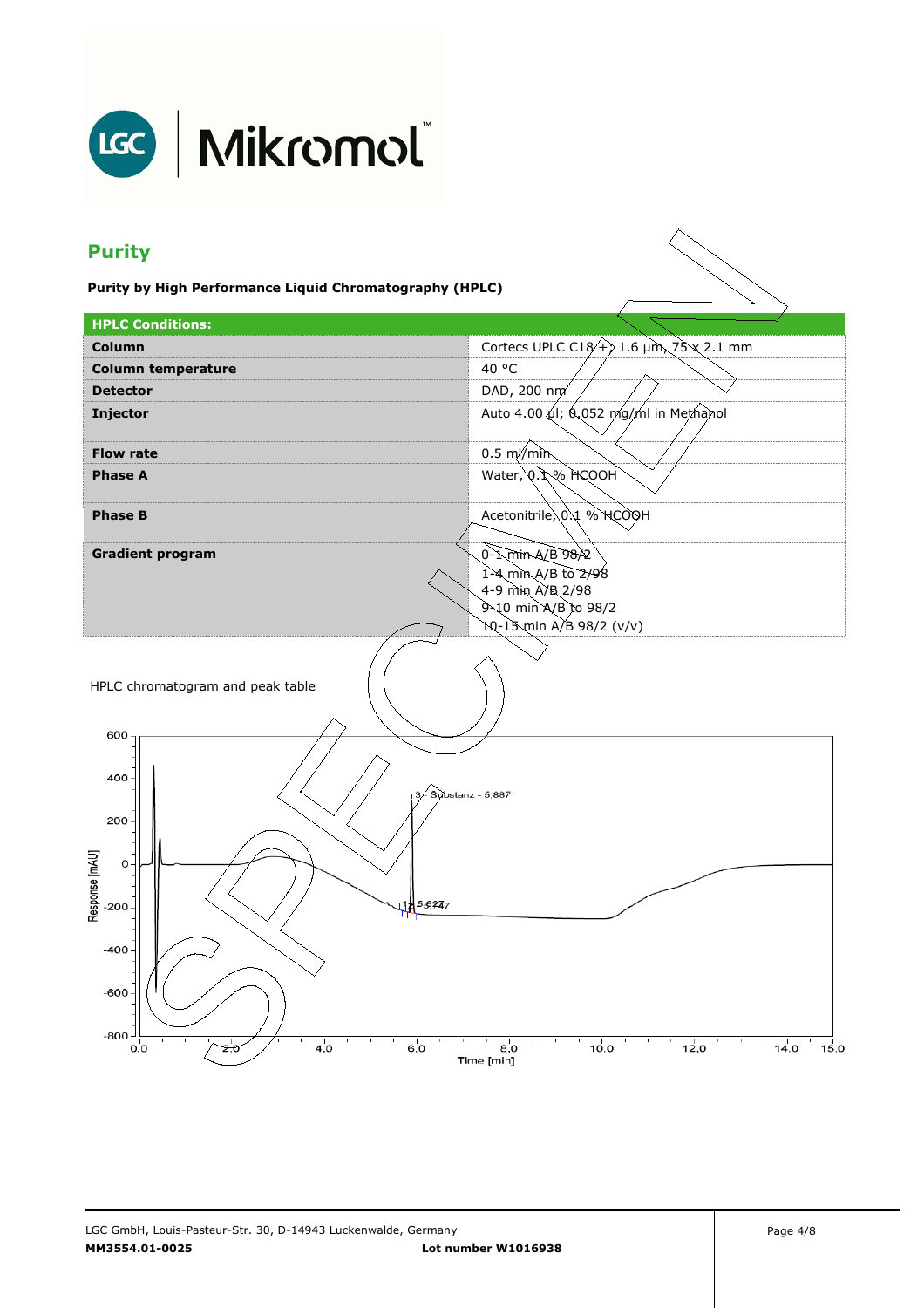

| Area percent report - sorted by signal |                       |        |                     |
|----------------------------------------|-----------------------|--------|---------------------|
| Pk#                                    | <b>Retention time</b> | Area   | Area %              |
|                                        | 5.627                 | 0.015  | 0.07                |
| 2                                      | 5.747                 | 0.004  | 0.02                |
| 3                                      | 5.887                 | 22.859 | 99.92/              |
| <b>Totals</b>                          |                       | 22.878 | $\backslash$ 100.00 |

The content of the analyte was determined as ratio of the peak area of the analyte and the cumulative  $\overline{\phantom{a}}$ areas of the purities, added up to 100 %. System peaks were ignored in calculation.

| Result $(n = 3)$                                                 | $99.92\%; 0 = 0.18\%$                                                  |  |  |  |
|------------------------------------------------------------------|------------------------------------------------------------------------|--|--|--|
|                                                                  |                                                                        |  |  |  |
| <b>Volatile content</b>                                          |                                                                        |  |  |  |
| <b>Water content</b>                                             |                                                                        |  |  |  |
| <b>Method</b>                                                    | Karl Fischer titration                                                 |  |  |  |
| <b>Result</b> $(n = 3)$                                          | $0.07 \%$ % $SD \neq 0.01 \%$                                          |  |  |  |
| *not accredited testing method                                   |                                                                        |  |  |  |
| <b>Residual solvents</b>                                         |                                                                        |  |  |  |
| <b>Method</b>                                                    | ્મ-NMK                                                                 |  |  |  |
| <b>Result</b> $(n = 1)$                                          | No significant amounts of residual solvents were detected (< 0.05 %).* |  |  |  |
| *not accredited testing method                                   |                                                                        |  |  |  |
| <b>Inorganic residues</b>                                        |                                                                        |  |  |  |
| Elementary analysis<br>Method:/                                  |                                                                        |  |  |  |
| Inorganic residues can be excluded by elementary analysis (CHN). |                                                                        |  |  |  |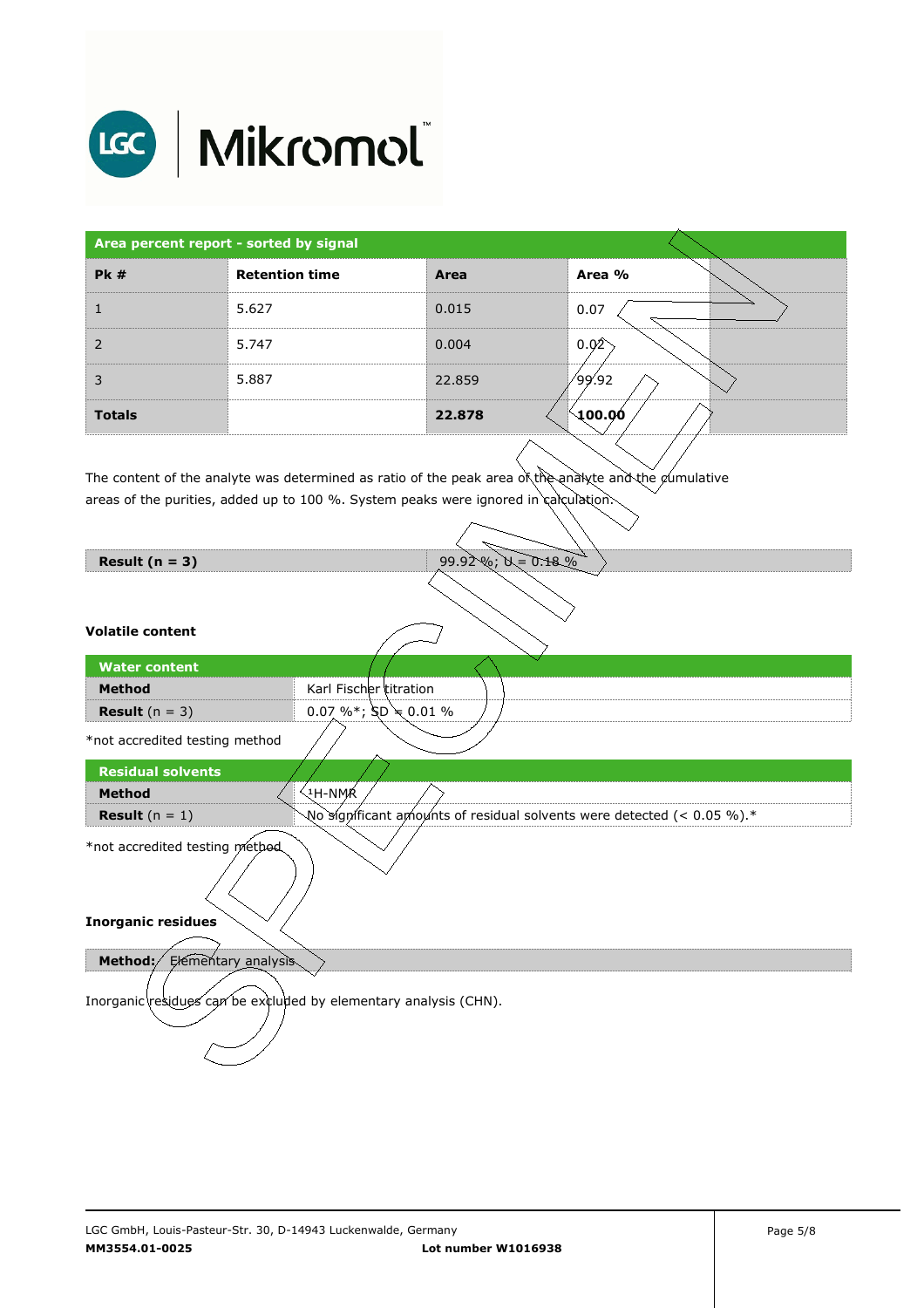

### **Identity**

The identity is assessed by ISO/IEC 17025 accredited testing methods.

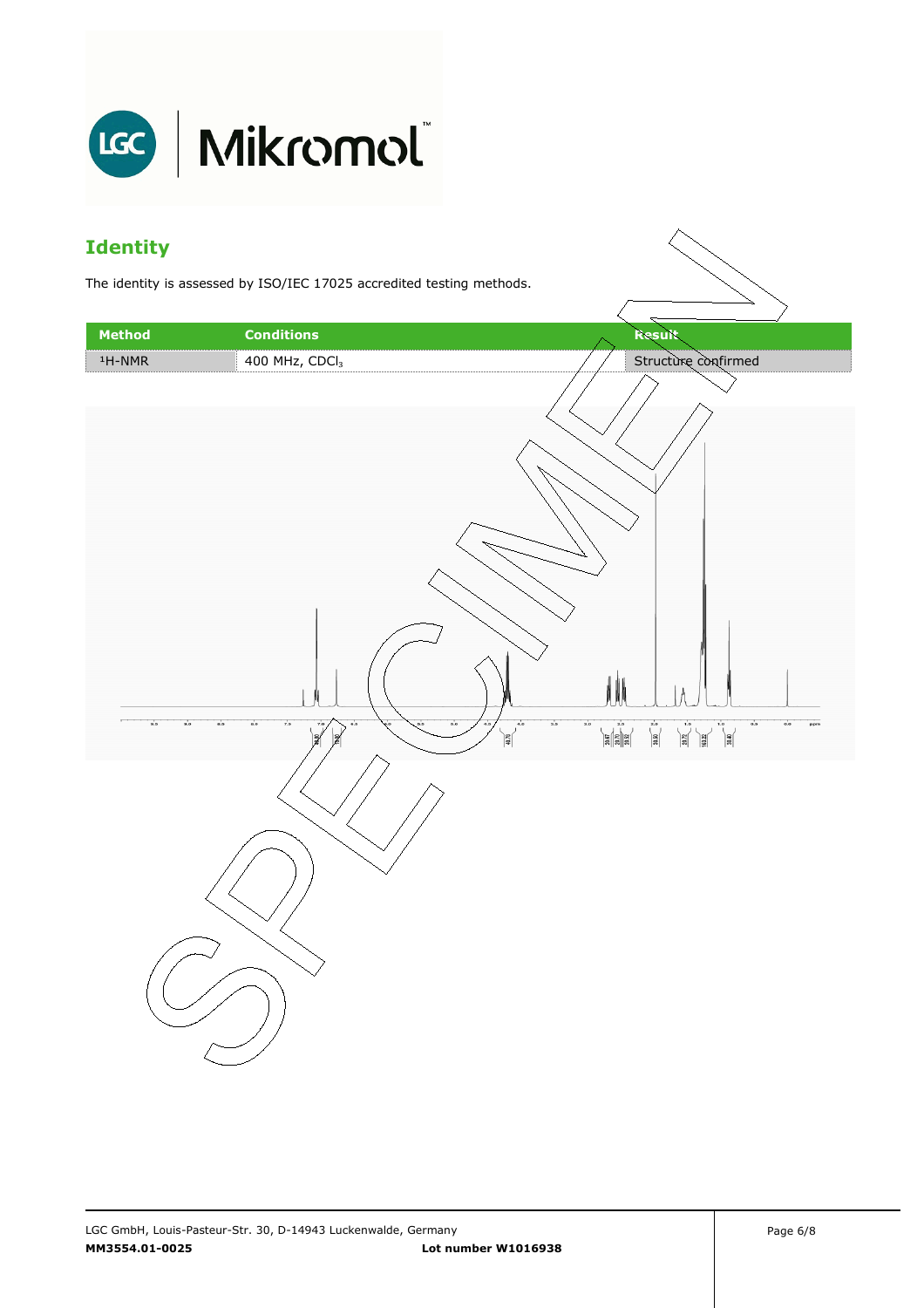

# LGC | Mikromol